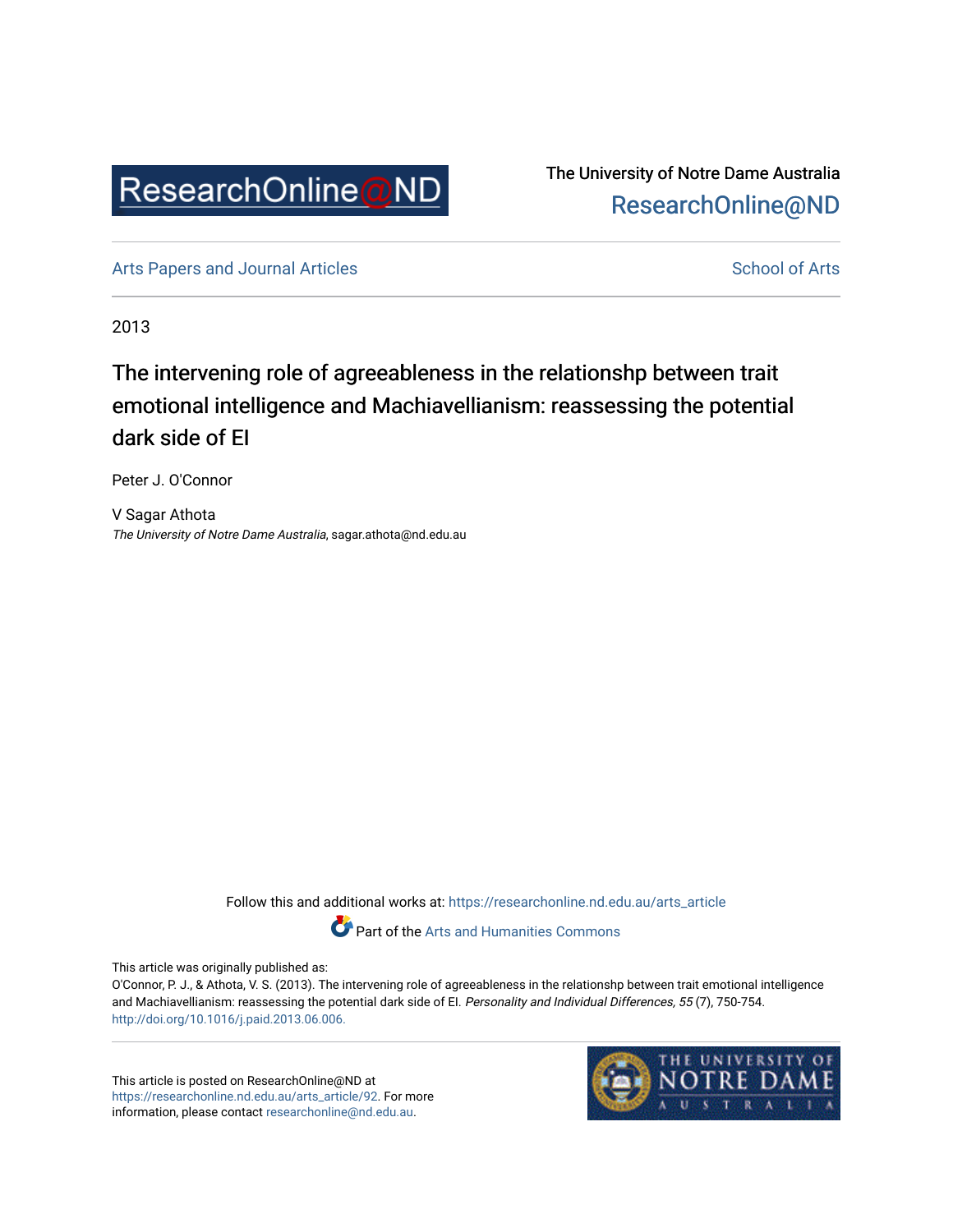## **ARTICLE IN PRESS**

[Personality and Individual Differences xxx \(2013\) xxx–xxx](http://dx.doi.org/10.1016/j.paid.2013.06.006)

Contents lists available at [SciVerse ScienceDirect](http://www.sciencedirect.com/science/journal/01918869)



## Personality and Individual Differences

journal homepage: [www.elsevier.com/locate/paid](http://www.elsevier.com/locate/paid)

## The intervening role of Agreeableness in the relationship between Trait Emotional Intelligence and Machiavellianism: Reassessing the potential dark side of EI

### Peter J. O'Connor <sup>a,</sup>\*, Vidya S. Athota <sup>b</sup>

<sup>a</sup> School of Management, Queensland University of Technology, Queensland 4000, Australia <sup>b</sup> School of Arts & Sciences, The University of Notre Dame Australia, New South Wales 2007, Australia

#### article info

Article history: Received 15 March 2013 Received in revised form 29 May 2013 Accepted 3 June 2013 Available online xxxx

Keywords: Trait Emotional Intelligence Machiavellianism Agreeableness Interpersonal skills Manipulation

#### **ABSTRACT**

Previous research into the potential 'dark' side of trait emotional intelligence (EI) has repeatedly demonstrated that trait EI is negatively associated with Machiavellianism. In this study, we reassess the potential dark side of trait EI, by testing whether Agreeableness mediates and/or moderates the relationship between trait EI and Machiavellianism. Hypothesized mediation and moderation effects were tested using a large sample of 884 workers who completed several self-report questionnaires. Results provide support for both hypotheses; Agreeableness was found to mediate and moderate the relationship between trait EI and Machiavellianism. Overall, results indicate that individuals high in trait EI tend to have low levels of Machiavellianism because they generally have a positive nature (i.e. are agreeable) and not because they are emotionally competent per se. Results also indicate that individuals high in 'perceived emotional competence' have the potential to be high in Machiavellianism, particularly when they are low in Agreeableness.

© 2013 Published by Elsevier Ltd.

AN INTERNATIONAL JOURNAL OF RESEARCH RITO

#### 1. Introduction

Trait Emotional Intelligence (trait EI) is best defined as a constellation of emotional self-perceptions ''located at the lower levels of personality hierarchies'' ([Petrides, Pita, & Kokkinaki, 2007, p.](#page-5-0) [287\)](#page-5-0). It is generally considered a positive, adaptive trait and has been found to correlate with several positive outcomes including mental health ([Martins, Ramalho, & Morin, 2010; Sinclair & Feigen](#page-5-0)[baum, 2012\)](#page-5-0), physical health [\(Martins et al., 2010\)](#page-5-0), cooperative behavior and marital satisfaction [\(Schutte et al., 2001](#page-5-0)). However despite the generally positive nature of trait EI, some have suggested a potential negative or 'dark' side to this trait (e.g., [Austin,](#page-5-0) [Farrelly, Black, & Moore, 2007; Carr, 2000\)](#page-5-0). Indeed it follows that those with self-perceived capabilities to recognize and influence the emotions of others (i.e. those high in trait EI) might have a disposition to use such capabilities for self-gain ([Austin et al., 2007\)](#page-5-0). From this perspective, it is plausible that trait EI might predict 'Machiavellianism' (Mach), which is a personality trait characterized by the tendency to engage in exploitative, self serving and emotionally manipulative behavior ([Christie & Geis, 1970](#page-5-0)).

0191-8869/\$ - see front matter © 2013 Published by Elsevier Ltd. <http://dx.doi.org/10.1016/j.paid.2013.06.006>

However research has repeatedly demonstrated that trait EI is negatively correlated with Mach (e.g., [Austin et al., 2007; Barlow,](#page-5-0) [Qualter, & Stylianou, 2010](#page-5-0)). Such research indicates that trait EI negatively predicts Mach in children ([Barlow et al., 2010\)](#page-5-0) as well as in adults [\(Austin et al., 2007](#page-5-0)). Interestingly, [Austin et al.](#page-5-0) [\(2007\)](#page-5-0) replicated this finding with ability EI, and found that for both trait and ability measures of EI, subscales relating to 'managing others' emotions' were the strongest negative predictors of Mach. Furthermore, research focussing on Mach and 'empathy' (a component of trait EI) has also revealed similar negative associations between these constructs (e.g., [Jonason, Lyons, Bethell, &](#page-5-0) [Ross, 2013\)](#page-5-0). Clearly therefore, a negative 'total' relationship exists between trait EI and Mach, such that individuals high in trait EI tend to be low in Mach.

We argue however that such a relationship is not sufficient to dismiss the potential dark side of trait EI, and that two key questions remain unanswered regarding the relationship between trait EI and Mach. First, as noted above, those high in trait EI seemingly have the potential to use their emotional capabilities in exploitative, self serving and manipulative (i.e. Machiavellian) ways. Our first key question then, is why do such individuals tend to forego this potential and actually score low on measures of Mach? Second, it is possible that the overall negative relationship between trait EI and Mach does not hold true for individuals with a disposition towards selfish, competitive and uncooperative behavior to begin

Please cite this article in press as: O'Connor, P. J., & Athota, V. S. The intervening role of Agreeableness in the relationship between Trait Emotional Intelligence and Machiavellianism: Reassessing the potential dark side of EI. Personality and Individual Differences (2013), [http://dx.doi.org/10.1016/](http://dx.doi.org/10.1016/j.paid.2013.06.006) [j.paid.2013.06.006](http://dx.doi.org/10.1016/j.paid.2013.06.006)

<sup>⇑</sup> Corresponding author. Address: School of Management, Queensland University of Technology, GPO Box 2434, Brisbane, QLD 4001, Australia. Tel.: +61 0433231668. E-mail address: [peter.oconnor@qut.edu.au](mailto:peter.oconnor@qut.edu.au) (P.J. O'Connor).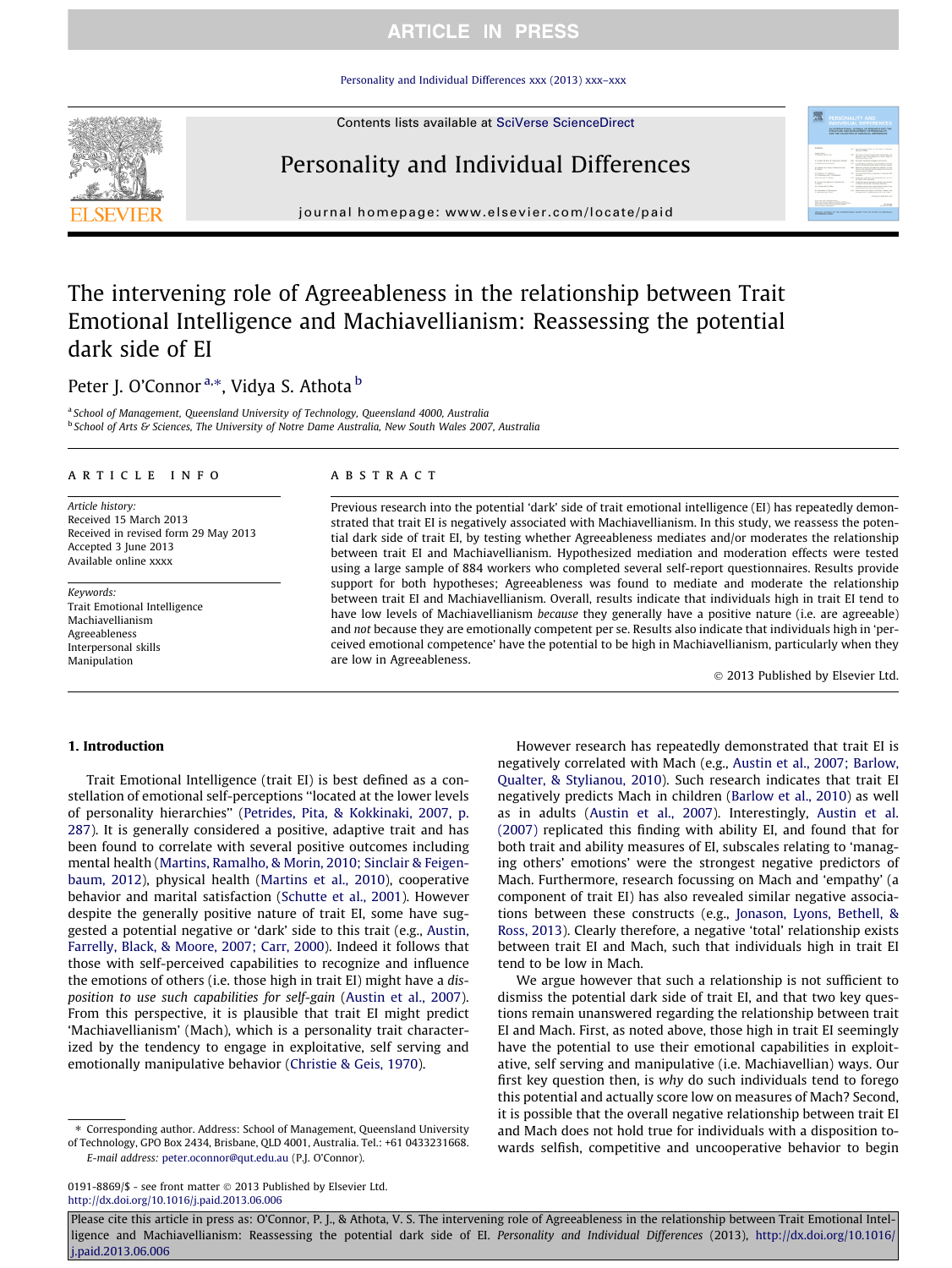with. Specifically, it seems likely that such individuals might be particularly likely to engage in emotionally manipulative, exploitative behaviors, when they are also high in trait EI. Our second key question then, is under what conditions might there be a positive relationship between trait EI and Mach? Overall therefore, we seek to better understand the potential dark side of trait EI by first examining why high trait EI tends to result in low rather than high Mach, and second, by testing when high trait EI might actually result in darker (i.e. Machiavellian) behavior.

#### 1.1. The multidimensional nature of Trait EI and Mach

Trait EI is generally considered to be a broad, multidimensional construct. It is comprised of several sub-dimensions related to perceived emotional competence (e.g. perceived emotional regulation, perceived interpersonal skills) and positive emotional functioning (e.g. stress management, optimism, happiness). A further core feature of trait EI, is its inherent positive, pro social nature, which stems from the inherently pro-social nature of most trait EI sub dimensions (particularly those related to interpersonal skills; see for example [Bar-On, 2002](#page-5-0)). Therefore, 'total' scores on trait EI measures tend to reflect a range of self-reported emotional competencies and positive emotional dispositions that are generally accompanied by the pro social desire to bring about positive outcomes for others.

Given this multidimensional nature of trait EI, it is possible that the negative relationship between trait EI and Mach is primarily due to the pro-social and positive component of trait EI. In other words, it is possible that those high in trait EI are generally low in Mach, because people high in psychometrically measured trait EI are essentially 'nice, friendly and good' people. We believe this particularly holds true for the trait EI sub dimension 'Managing Others' Emotions' (MOE) as this is arguably the most pro-social of all trait EI sub dimensions. It is also the sub dimension that has the strongest negative association with Mach [\(Austin et al.,](#page-5-0) [2007\)](#page-5-0). Importantly, therefore, we suggest that the negative association between trait EI and Mach has little to do with perceived emotional competence (or perceived 'emotional cleverness'). On the contrary, we suggest that this component of trait EI might actually be positively associated with Mach under certain conditions.

Consistent with this possibility, some research indicates that high Machs are actually more emotionally competent (based on non-EI self-report and objective measures) than their non-Mach counterparts. For example, [Austin et al. \(2007\)](#page-5-0) found that Machs out-score non-Machs in their perceived ability to manipulate the emotions of others (example item ''I can use my emotional skills to make others feel guilty''). Similarly, [Bagozzi et al. \(in press\)](#page-5-0) found that individuals with high levels of Mach demonstrated enhanced empathic processing of faces (based on higher activation of the insula and pars opercularis brain regions) than individuals with low levels of Mach. Therefore it is possible that when elements of trait EI specifically relating to emotional competence are isolated, trait EI might (under certain conditions) positively predict darker dispositions, such as Mach.

#### 1.2. Current research

In this study we focus on the relationship between total trait EI and Mach, as well as the relationship between the trait EI subscale Managing Others' Emotions (MOE) and Mach. MOE can broadly be defined as a perceived set of abilities related to perceiving and managing emotions in others, generally with the view towards improving the emotions of others. We focus specifically on this subscale, as previous research has found strong negative relationships between MOE and Mach (using both trait and ability measures; [Austin et al., 2007](#page-5-0)). Total trait EI and MOE were measured using [Schutte et al.'s \(1998\)](#page-5-0) questionnaire. This widely used measure of trait EI was appealing for this research since it has a specific subscale that has been termed 'Managing Others' Emotions' (see [Ciarrochi, Chan, & Bajgar, 2001](#page-5-0)) and clearly measures the various dimensions of trait EI as discussed above (i.e. perceived emotional competence, positive emotional functioning, general pro-social nature). Based on the research discussed above, and the generally pro-social, altruistic element to trait EI, we hypothesize that trait EI and MOE will be negatively correlated with Mach (H1).

Second and more importantly, we wanted to investigate the potential mediating and moderating roles of the Big Five trait 'Agreeableness' in the relationship between trait EI and Mach. Agreeableness is a broad personality trait, characterized by cooperativeness, soft-heartedness, tolerance and altruism ([Barrick &](#page-5-0) [Mount, 2006; Goldberg, 1999\)](#page-5-0). In the mediation analysis, we test the idea that the relationship between trait EI and Mach can be explained by Agreeableness. In other words, we test the possibility that those high in trait EI are unlikely to engage in Mach behaviors because they are high in Agreeableness (i.e. because they are nice, friendly, good people) and not because they perceive themselves capable of competently managing/using emotions per se. We hypothesize that this is the case, and therefore hypothesize that Agreeableness will mediate the relationship between trait EI and Mach (H2).

In the moderation analysis, we test the possibility that the relationship between 'Perceived Emotional Competence' (a component of trait EI) and Mach depends on Agreeableness. We argue that the perceived ability to manage and influence emotions is likely to manifest as emotional manipulation and Machiavellianism in individuals who are not 'nice, friendly, good' people to begin with (i.e. low in Agreeableness). Specifically therefore, we hypothesize a significant interaction between trait EI and Agreeableness in the prediction of Mach, such that the relationship between trait EI and Mach will be positive at low levels of Agreeableness (H3).

#### 2. Methods

#### 2.1. Participants

Our sample comprised 884 workers from a variety of occupations and industries. Most participants in this sample (77.7%) were aged between 26 and 45 years, 16.0% were 46 and older, and 6.3% were under 25 years. Approximately two-thirds of participants were female and one-third were male. Participants came from a wide range of industries: accommodation and food services (3.5%), agriculture, forestry and fishing (3.6%), construction (5.5%), education and training (7.2%), financial services (5.2%), health and social assistance (8.6%), manufacturing (6%), professional, scientific and technical services (6.9%), public administration and safety (4.0%), retail trade (8.8%), transport, Postal and Warehousing (3.2%), and wholesale trade (2%). About half of the participants held executive positions (51.2%). Participants were either managers, (27.3%), senior managers (5.1%), directors, (9.5%), CEOs, (1.9%), presidents, (1.1%), or held other high level administrative positions (34.1%).

We recruited this sample using an Australian-based participant recruitment and data collection company (Empowered Communications). This company has access to a network of over 500 000 Australians who have consented (in advance) to receiving information about various research projects and surveys they can be involved in. Importantly, this company can generate random samples (from their database) of prospective participants from specified populations. Our questionnaire was sent out (via email) to a group of 3000 workers who met our requirements (i.e. fulltime employees from a variety of industries in mid to high level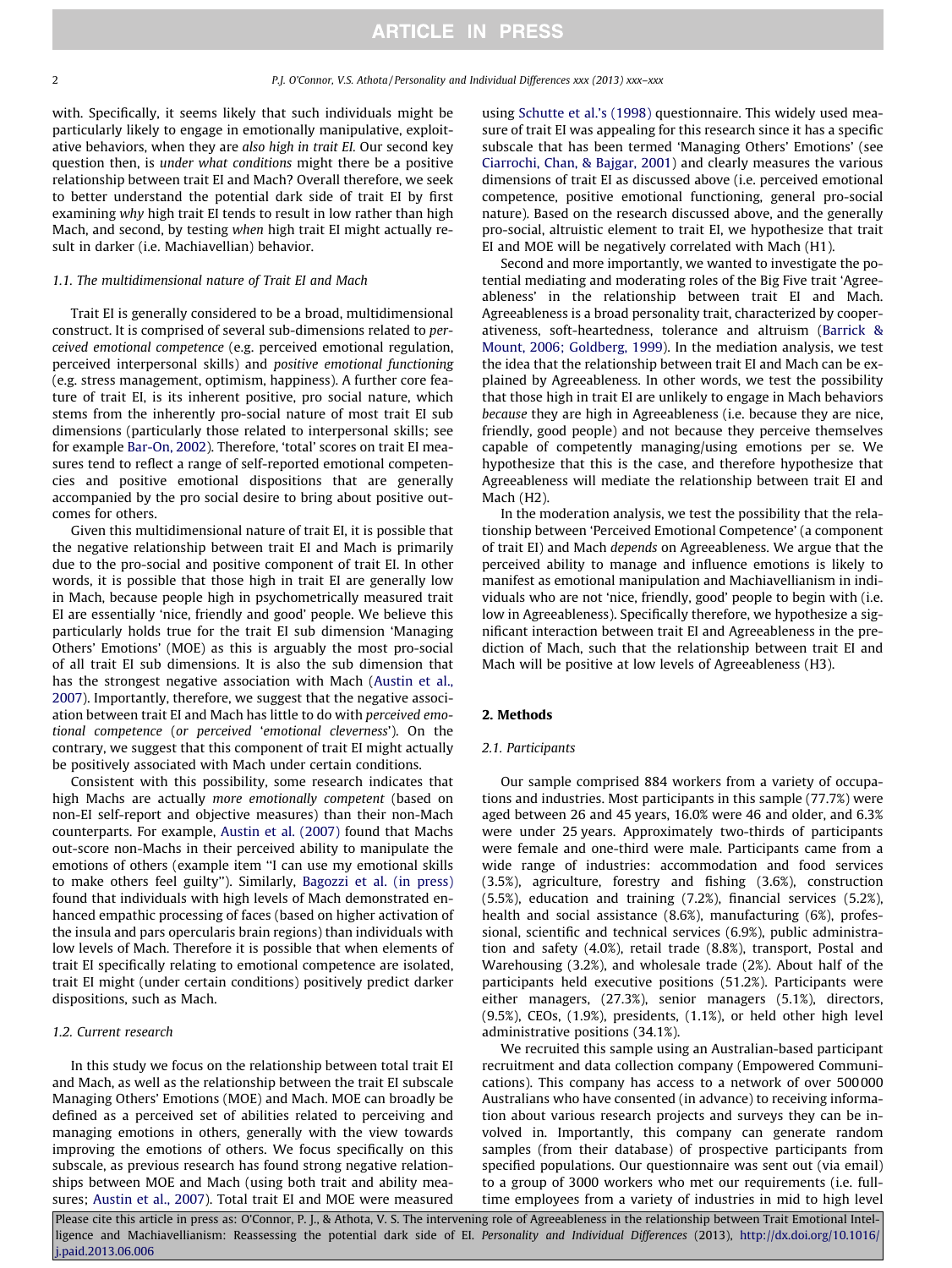<span id="page-3-0"></span>positions) and remained live for three days. The response rate was therefore quite high (29.5%) particularly considering the survey was live for a short time and no reminders were sent to prospective participants. Participants were not paid for participation, however were offered minor incentives from the recruitment company (e.g. raffle tickets, random prizes etc.).

#### 2.2. Measures

#### 2.2.1. Self-Report Emotional Intelligence Test (SREIT) (Schutte et al., 1998)

This 33-item, self-report measure of trait EI is based on [Salovey](#page-5-0) [and Mayer \(1990\)](#page-5-0) model of emotional intelligence. It incorporates a 6-point Likert-type scale ranging from 1 (strongly-disagree) to 6 (strongly-agree). The SREIT has provided internally reliable scores in the past (0.90 for total score and between 0.63 and 0.86 for the four subscales) and adequate test–retest reliabilities [\(Brackett](#page-5-0) [& Mayer, 2003](#page-5-0)). Previous research using this measure has also reported validity of test scores, in terms of relationships with theoretically related constructs including clarity of feelings, mood repair, optimism and impulse control ([Schutte et al., 2001\)](#page-5-0).

#### 2.2.2. IPIP Big-Five markers (Goldberg, 1999)

This 50-item, self-report scale was designed to measure the broad, Big-Five factors of personality. It incorporates a 5-point Likert-type scale, ranging from 1 (very accurate) to 5 (very inaccurate). This questionnaire has been found to produce scores with high levels of convergent validity and internal reliability [\(Goldberg](#page-5-0) [et al., 2006\)](#page-5-0).

#### 2.2.3. Machiavellian IV Scale (MACH-IV) (Christie & Geis, 1970)

The MACH-IV Scale comprises 20 items that collectively measure ''Machiavellianism''. In incorporates a 5-point likert-type rating scale, ranging from 1 (strongly-disagree) to 5 (strongly-agree). Items measure the extent to which individuals engage interpersonal 'tactics' (similar to manipulation), have a cynical view of human nature and a disregard for conventional morality. The Mach IV is a widely used measure of Machiavellianism and has generally been found to produce scores with good reliability (e.g. 0.74; [Aus](#page-5-0)[tin et al., 2007\)](#page-5-0) and concurrent validity [\(Rauthmann, in press](#page-5-0)).

#### 2.4. Procedure

The scales containing the questionnaires detailed above were administered to the 884 workers online via an email invitation. The email contained a brief summary of the project, followed by an active link to the survey webpage (controlled by the research team). Once participants consented to their involvement in the research (by clicking the 'consent' button) they were taken to the survey page, where they could complete the survey at their own pace. Pilot tests revealed that this online questionnaire took an average of 15 min to complete (however some pilot participants needed up to twenty minutes to complete the set of 103 questions). Participants were not required to answer all items, however they received a 'prompt' each time they bypassed an item without giving a response. This was used in an attempt to minimize accidental occurrences of missing data.

#### 3. Results

Prior to conducting our primary analyses we generated a series of histograms, scatter plots and descriptive statistics to inspect the normality, linearity and homoscedasticity regression assumptions. We found the distribution of MOE scores to be marginally skewed (Skewness coefficient = -0.42, SE = 0.08), however inspection of

the relevant histogram revealed the slight deviation from normality to be acceptable. All assumptions were deemed to be satisfied. Missing value analysis revealed the missing values present in nine of the 884 cases (1%) to be missing randomly. As such, these values were subsequently imputed using the expectation maximization (EM) technique in SPSS. Further, we repeated all analyses on the original data set containing missing values, and did not find any substantive differences between the two sets of results. All results reported below, therefore, are from the complete data set of 884 workers, with missing data imputed on nine cases.

Means, standard deviations, alphas and correlations among Agreeableness, Managing Others' Emotions and Machiavellianism are summarized in Table 1. These values are largely consistent with what has been reported in the broader literature, as well as in other samples we have collected (e.g. university students).

Consistent with Hypothesis 1 we found that both overall trait EI and MOE were negatively and moderately correlated with Mach (see Table 1). This indicated that those high in trait EI (and specifically MOE) tended to be low in Mach. In order to test hypothesis 2, that Agreeableness would mediate the relationship between trait EI and Mach, we used the 'indirect' method developed by [Preacher](#page-5-0) [and Hayes \(2008\).](#page-5-0) This method tests for indirect effects by calculating percentile based, bias-corrected confidence intervals for indirect (mediated) effects. Gender was controlled in this analysis (by partialing its effects out of Agreeableness and Mach) as trait EI and Mach have been found to co-vary with gender previously. We conducted this analysis twice; once with MOE as the IV and a second time with overall trait EI as the IV.

The results of these analyses are summarized in Fig. 1. As can be seen in Fig. 1, results supported the second hypothesis. The direct effect between MOE and Mach (beta =  $-0.46$ ,  $p < 0.001$ ) was reduced upon the inclusion of the mediator, Agreeableness (beta =  $-0.17$ ,  $p < 0.05$ ), indirect effect =  $-0.29$ ,  $p < 0.05$  (based on the bias corrected 95% confidence interval not spanning zero: low-

#### Table 1

Descriptive statistics and correlations among, trait EI, Agreeableness and Machiavellianism.

|                                   | Alpha M |              | SD. |                    |                                                                                     |  |
|-----------------------------------|---------|--------------|-----|--------------------|-------------------------------------------------------------------------------------|--|
| 1 Trait Emotional<br>Intelligence | 0.93    | 121.55 16.49 |     |                    |                                                                                     |  |
| 2. Managing others'<br>emotions   | 0.75    | 29.81 4.38   |     |                    |                                                                                     |  |
| 3. Agreeableness                  | 0.79    |              |     | 38.98 5.79 0.64*** | $0.66***$                                                                           |  |
| 4. Machiavellianism               | 0.68    |              |     |                    | $53.82$ $7.98$ $-0.32$ <sup>***</sup> $-0.34$ <sup>***</sup> $-0.45$ <sup>***</sup> |  |

\*\*\*  $p < 0.001$ .



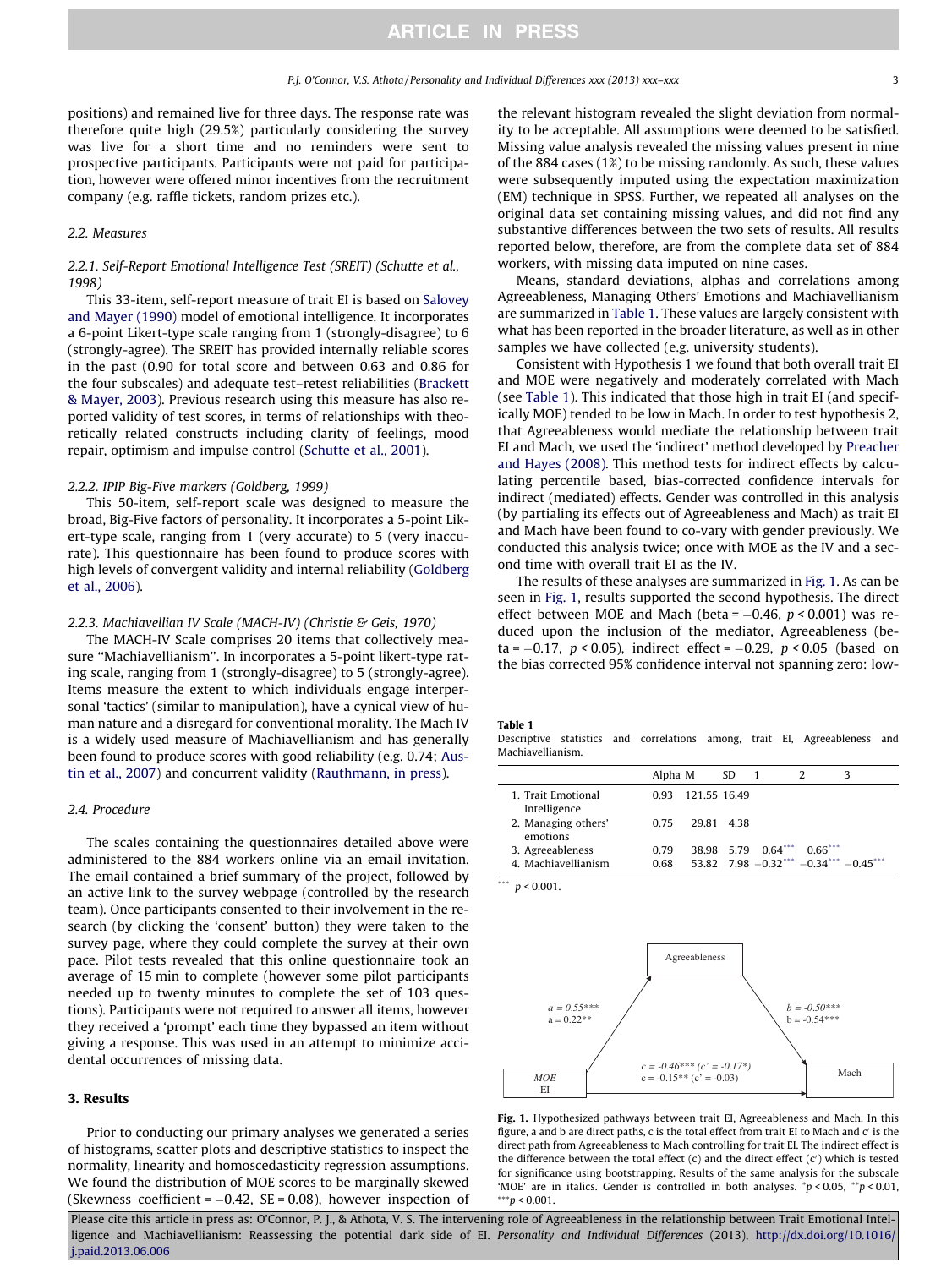### **ARTICLE IN PRESS**

er = –0.33, upper = –0.21). A similar pattern of coefficients was found when overall trait EI was used as the IV (see [Fig. 1](#page-3-0)) except the indirect effect was slightly weaker (indirect effect= –0.12,  $p < 0.05$ ). This pattern of results represents a partial mediation when MOE is used as the IV (medium effect size) and a full mediation when trait EI is used as the IV (small effect size).

Prior to testing the third hypothesis, we ran an EFA on all items from [Schutte et al.'s \(1998\)](#page-5-0) scale, and specified a 2 factor solution to determine whether items would actually load on factors defined by 'Perceived Emotional Competence' and 'Positive Emotional Functioning' as suggested above. The two factor solution that emerged was consistent with the idea that trait EI is comprised of (at least) these two components. Items reflecting what we term 'Perceived Emotional Competence' included: ''I find it hard to understand the non-verbal messages of other people'' (reverse scored), ''I am aware of the non-verbal messages I send to others'', ''By looking at their facial expressions, I recognize the emotions people are experiencing'', ''I am aware of the non-verbal messages other people send'', ''I know what other people are feeling just by looking at them", "I know why emotions change", "I can tell how people are feeling by listening to their tone of voice'' and ''I easily recognize my emotions as I experience them''. All remaining items loaded on the other factor. It is clear from reading this list, that no items in this 'Perceived Emotional Competence' factor refer to optimism, positivity or the inclination to help others. Interestingly, this factor solution was consistent with the EFA conducted by [Petrides](#page-5-0) [and Furnham \(2000\),](#page-5-0) in that the exact items loading on the factor we term 'Perceived Emotional Competence' are the ones that comprised Petrides and Furnham's second factor, which they titled 'Appraisal of Emotions'. Indeed, when we specified a four factor solution, we obtained a very similar solution to that found by [Pet](#page-5-0)[rides and Furnham \(2000\)](#page-5-0), but importantly, our 'Perceived Emotional Competence' factor remained exactly the same.

In order to test the moderation hypothesis (Hypothesis 3), we ran a hierarchical multiple regression analysis, entering gender at step one (as a control), the mean centered IV (Perceived Emotional Competence) and moderator (Agreeableness) at step 2 and the interaction term at step 3. The result of this analysis is summarized in Table 2.

The interaction between Agreeableness and Perceived Emotional Competence was significant, indicating that Agreeableness did indeed act as a moderator in the relationship between Perceived Emotional Competence and Mach. A simple slopes analysis was then conducted in order to determine the nature of the relationship between trait EI and Mach at high and low levels of Agreeableness. The results of this analysis are illustrated in Fig. 2. We found a significant positive relationship between Perceived

Table 2

|       | Regression coefficients (beta weights) and squared multiple      |  |  |  |
|-------|------------------------------------------------------------------|--|--|--|
|       | correlation coefficients for the proposed moderated relationship |  |  |  |
|       | between Perceived Emotional Competence. Agreeableness and        |  |  |  |
| Mach. |                                                                  |  |  |  |

| Predictors                          | DV (Mach)           |
|-------------------------------------|---------------------|
| Step $1$ – covariate                |                     |
| Gender                              | 0.18                |
| Adj $R^2$                           | $0.03^{\circ}$      |
| Step $2$ – main effects             |                     |
| Perceived EC                        | 0.01                |
| Agreeableness                       | $-0.44$             |
| $R^2$ Ch.                           | $0.17$ <sup>*</sup> |
| Step 3 – interaction term           |                     |
| Perceived $EC \times$ agreeableness | 0.015               |
| $R^2$ Ch.                           | 0.007               |



Perceived Emotional Competence

Fig. 2. The relationship between 'Perceived Emotional Competence' and Mach at high and low levels of Agreeableness.

Emotional Competence and Mach at low  $(-1 SD)$  levels of Agreeableness (beta =  $0.14$ ,  $p < 0.05$ ) and a non-significant relationship between Perceived Emotional Competence and Mach at high  $(+1)$  SD) levels of Agreeableness (beta =  $-0.09$ ,  $p$  = 0.16). It should be noted however, that while significant, the relationship between Perceived Emotional Competence and Mach at low levels of Agreeableness represents only a small effect size.

#### 4. Discussion

The primary purpose of this study was to further explore the potential dark side of trait EI by investigating the potential mediating and moderating roles of Agreeableness in the relationship between trait EI and Mach. As noted above, previous research has repeatedly demonstrated a negative relationship between trait EI and Mach ([Austin et al., 2007; Barlow et al., 2010\)](#page-5-0) despite the potential for self-perceived emotional competencies to be used for emotionally manipulative and self-focused (i.e. Machiavellian) purposes. We therefore argued that the relationship between trait EI and Mach is more complex than a simple direct effect, and that Agreeableness plays a key role in mediating and moderating this relationship.

Consistent with the first hypothesis and previous research, we found negative bivariate relationships between trait EI and Mach, and MOE and Mach. Clearly therefore, it seems that trait EI and Mach are negatively correlated; those who score highly in trait EI/MOE tend to score low in Mach. Consistent with the second hypothesis, we found that Agreeableness mediates the relationship between trait EI and Mach. We believe this sheds light on the reason why high trait EI individuals tend to be low in Mach; high trait EI individuals are generally 'nice, friendly and good people' (i.e. high in Agreeableness) and are therefore quite different from those high in Mach (who tend to be much more self-involved). Indeed when the effects of Agreeableness are controlled (as what happens in mediation) the negative relationship between trait EI and Mach becomes very weak or non-significant.

In the moderation analysis, we directly tested the idea that trait EI has a potential dark side and specifically that trait EI might serve to increase Machiavellian behaviors in individuals who are generally selfish, competitive and uncooperative to begin with (i.e. individuals who are low in Agreeableness). In this analysis, we measured trait EI using a subscale we termed 'Perceived Emotional Competence' as items in this subscale reflected the perceived ability to understand and use emotions, rather than other components of trait EI such as optimism, positivity or the inclination to help others. Importantly, we found a significant interaction between Perceived Emotional Competence and Agreeableness, indicating